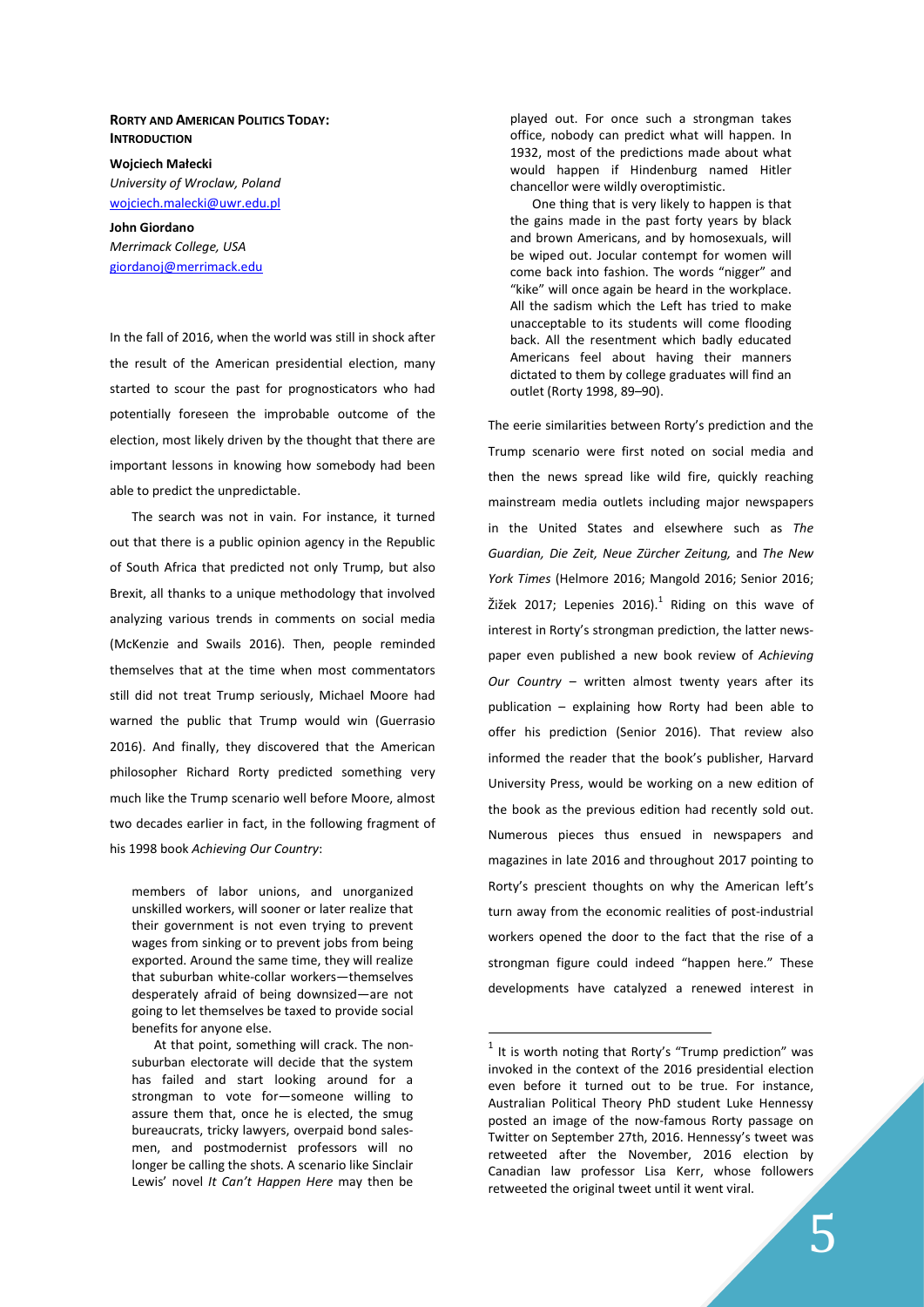Rorty's thinking about American politics and offered that there may be more in Rorty's thought relevant to understanding and addressing the country's current realities than just the strongman prediction (Voparil 2017; Mendieta 2017).

However, most of these discussions have thus far taken the form of popular pieces; we felt there was a need to address and assess Rorty's newfound political relevance in a more scholarly context. The purpose of this special issue of Pragmatism Today is to do just that. The articles included here address that relevance from different points of view – positive and critical, general and detailed – and have been written by authors representing different academic fields and traditions. They are Richard Bernstein, Susan Dieleman, Marianne Janack, Tracy Llanera, Walter Benn Michaels, and Richard Shusterman, and their essays can be roughly divided into two groups: historical-exegetical and applicatory. The historical-exegetical essays interpret Rorty's ideas and evaluate their validity, while the applicatory essays use Rorty's ideas to think about problems Rorty himself did not consider, with essays by Bernstein, Dieleman, Michaels, and Shusterman falling into the former and the essays by Llanera and Janack into the latter category.

The special issue opens with Richard Bernstein's essay, which details across Rorty's thought a "dark vision" that questions whether liberal democracies can sustain themselves in the 21st century. Drawing particularly on Rorty's interpretation of George Orwell's 1984, as well as the 1996 article "Looking Backwards from the Year 2096," Bernstein delves into the side of Rorty's thought that warns of the rise of a global elite prone to eschew liberal democracy in favor of authoritarianism in the years to come, a view that stands in contrast to Rorty's more optimistic hope for American commitments to ongoing social reform grounded in fraternity and solidarity. Bernstein shows that Rorty's predictions in Achieving Our Country and the warning he offers in "Looking Backwards from the Year 2096," serve to remind the reader that democracy is a fragile and contingent project in need of ongoing social reform of the sort exemplified by the Progressive era reformist Left in the early 20th century.

Walter Benn Michaels, a longtime critic of what he sees as Rorty's relativism regarding literary interprettation, takes up a discussion of the turn to identity politics in academia that Rorty saw as working against the reformist left's historical commitment to economic equality. While Benn Michaels questions Rorty's insistence on creative misreadings of literature, he acknowledges Rorty's careful distinction between the Left that is concerned mainly with in cultural politics and one that focuses more on political reforms that address economic fairness. Yet, Benn Michaels questions if Rorty analysis of the failings of the contemporary Left to address economic fairness in fact "reproduced the structure of identitarianism" that Benn Michaels sees as fueling both left and right politics today.

Susan Dieleman's contribution to the issue also focuses on Rorty's observation of the Left's failure to foresee the political consequences of emphasizing racial and gender inequality over economic inequality. In keeping with the trajectory of the articles in this issue, Dieleman foregrounds Rorty's understanding that the cultural Left was mistaken to think it could make gains by working exclusively in the realm of cultural politics outside the purportedly unredeemable political system. The cultural Left's view that human suffering could be reduced by greater acceptance of marginalized identities overlooked the importance of addressing the sort of suffering that results from economic inequality. Therefore, a return to "real politics" is a return to "class politics," which require an understanding that economic security has to serve as a foundation for the sort of solidarity that prevents the suffering that is anathema to liberal society.

Richard Shusterman departs to some extent from the view that Rorty makes a clear distinction between cultural politics and real politics. Taking an approach through which he looks at Rorty's views in relation to his own somaesthetic philosophy, Shusterman investigates a shift away from Rorty's earlier view that literary and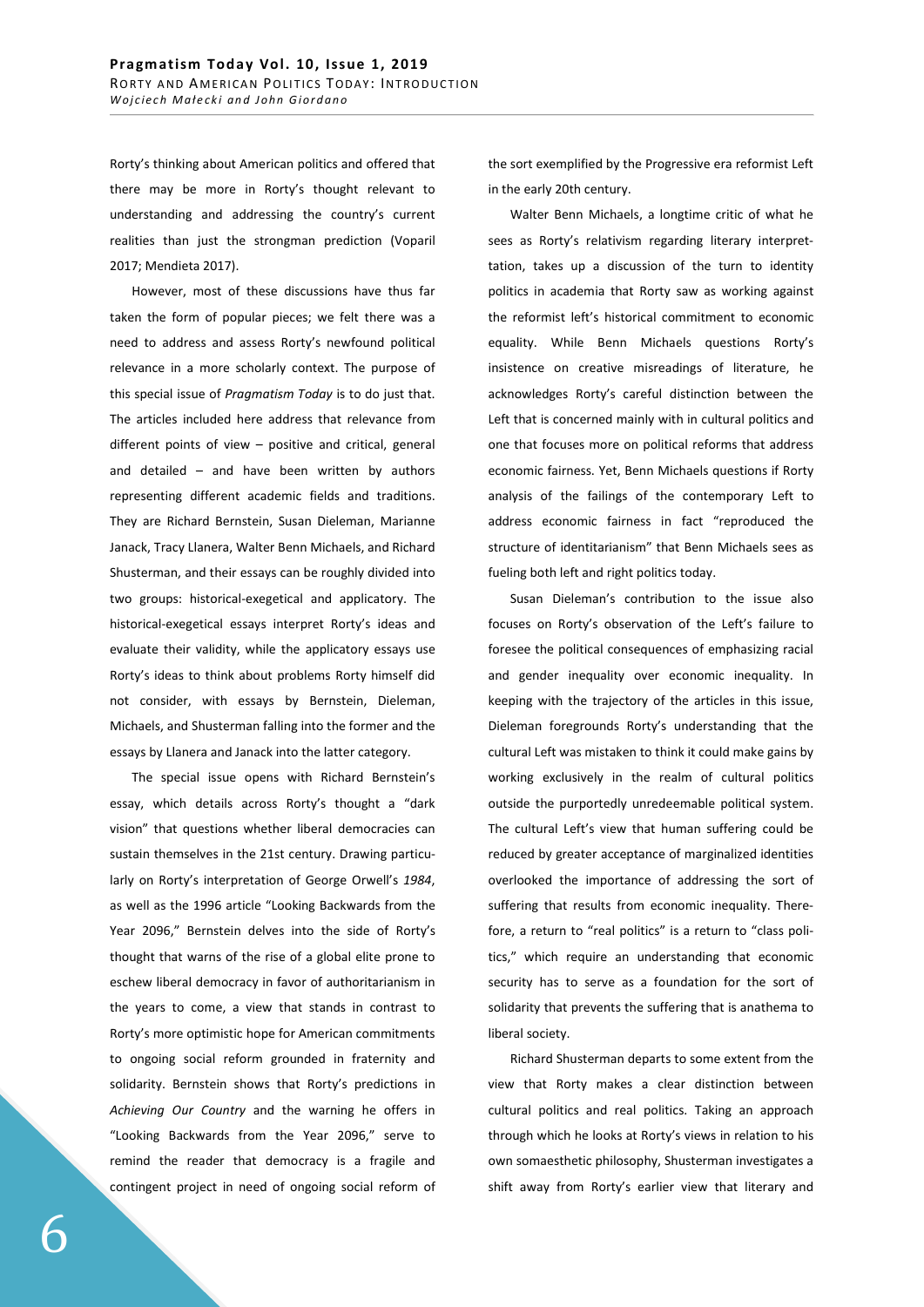philosophical activism on college campuses cannot translate to real political change. As Shusterman sees it, college classrooms, as well as new policies and cultural institutions can, catalyze the sort of thinking that leads to real political change, a view that aligns with Rorty's ideal of philosophy as cultural politics. Shusterman argues that Rorty would agree culture is vital for creating the conditions conducive to the sort of affective experiences that lead the public to widen their circle of democratic community. For Shusterman, attention to affect and wider somaesethic commitments inform political commitments in ways that are compatible with Rorty's hope for a return to real politics.

In her paper, Tracy Llanera attends to Rorty's concern over the use of religious language in the public sphere, situating it in the context of Philippines' President Rodrigo Duterte's drug war. Using Rorty's writings on religion and American politics, Llanera aims to show that the use of religious language by militant religious groups in the Philippines in support of Duterte's drug war reflects what Rorty saw as an irresponsible use of religious language in the public sphere, a manner of employing religious language that ultimately undermines democratic societies. Llanera goes on to question a firm eschewal of religion in the public sphere by asking if such a delineation forecloses the potential for religious leaders in the tradition of Martin Luther King to catalyze social change. That said, Llanera suggests that the kind of tactics that conflate religion and politics in the Philippines are being used by Trump to shift American politics toward the priorities of religious fundamentalism, a turn of events that suggests American politics must respond to the pernicious harm that results from the political use of religious language.

Marianne Janack's contribution weighs the complex associations surrounding the concept of "home," a sight of both nostalgia for what is no longer and a desire for rootedness in the present. Where once an Enlightenment ideal of "extending the embrace of 'us'" undergirded Western liberalism, such an ideal, according to Janack, has come to be challenged by "the homeland" or a nation state. Janack argues that Rorty's particular views on the notion of home are contradictory in that he embraces both an ethnocentrism that understands that we cannot truly escape our national or regional values and a cosmopolitanism that demands a rootless interest in expansive community free from geographical borders. Janack goes on to suggest that Rorty would embrace the migrant and refugee populations central to discussion of national borders today, yet adds that fully embracing those populations requires us to move beyond an interest in welcoming others toward a greater understanding regarding the motivations behind leaving homes and homelands for security in foreign lands.

We would like to thank the authors of the papers for their contributions and patience, the reviewers of the papers for their insights, and the chief editor of the journal for his faith in this project.

## References

- Guerrasio, Jason. 2016. "Michael Moore Predicted Trump's Path to Victory Exactly Right." Business Insider. December 11, 2016. http://www.businessinsider.com/michaelmoore-predicted-trump-path-to-win-2016-11.
- Helmore, Edward. 2016. "'Something Will Crack': Supposed Prophecy of Donald Trump Goes Viral." The Guardian, November 19, 2016, sec. US news. https://www.theguardian.com/usnews/2016/nov/19/donald-trump-us-electionprediction-richard-rorty.
- Lepenies, Wolf. 2016. "Richard Rorty Sah Schon 1997 Das Szenario Trump Voraus," November 7, 2016. https://www.welt.de/kultur/article159316646/U S-Philosoph-sah-schon-1997-das-Szenario-Trump-voraus.html.
- Mangold, Ijoma. 2016. "Identitätspolitik: Die liberale Gesellschaft und die irre Suche nach ihren Feinden." Die Zeit, December 2, 2016, sec. Kultur. https://www.zeit.de/2016/50/identitaetspolitikdebatte-rassismus-rechtsextremismus-linkerechte-liberalismus.
- McKenzie, David, and Brent Swails. 2016. "They Predicted President Trump and Brexit." CNN. November 15, 2016. http://edition.cnn.com/2016/11/15/africa/south -africa-brandseye-trump-brexit/index.html.